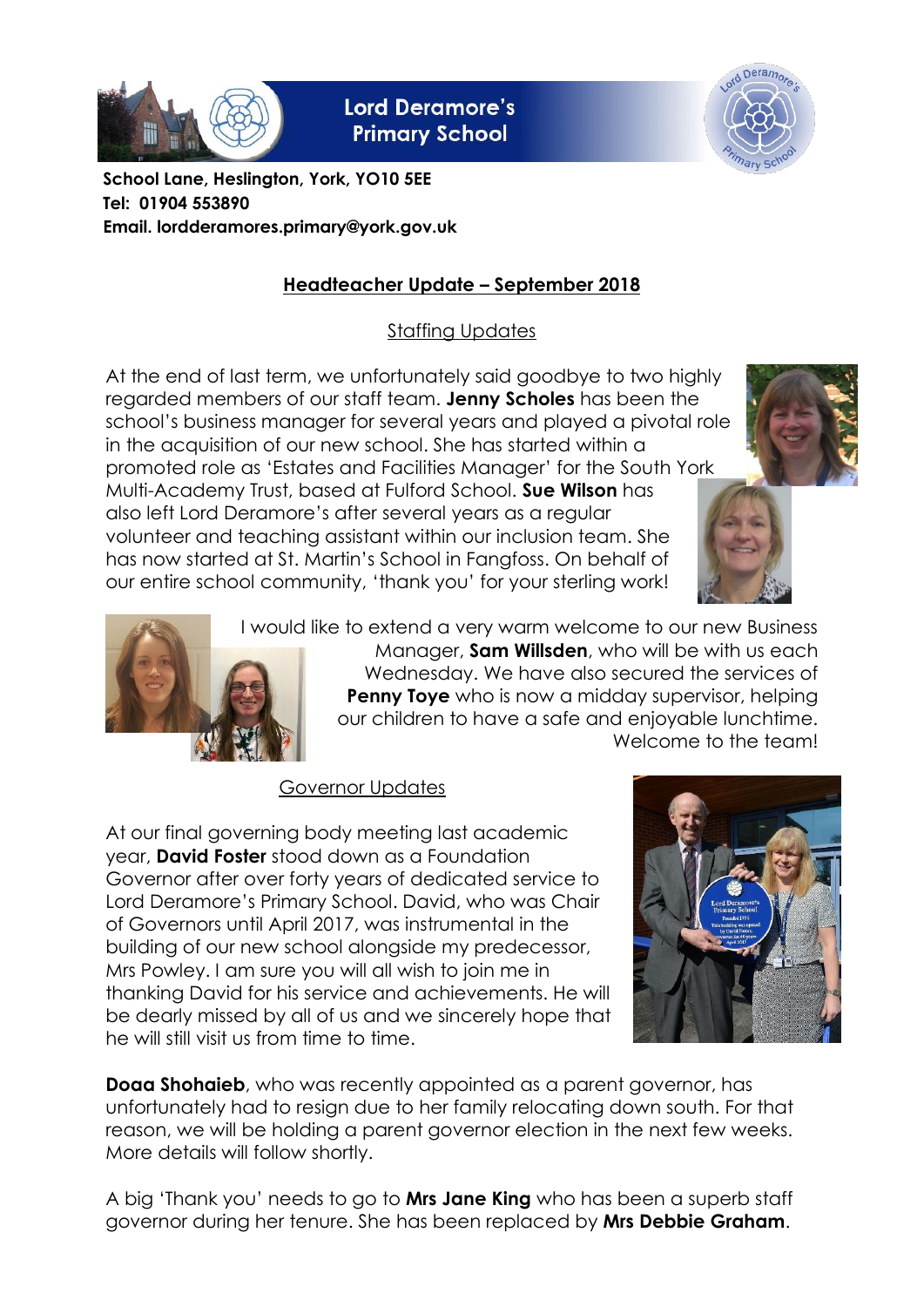#### Building Updates

The new curtilage fencing is being installed on our playground over the next few weeks, being fully completed during the October half term. This fencing will then fully secure the school site and demarcate the boundary between school and the new residential properties in the old building.

### Annual 'Gentle Reminders'

### *School attendance*

Please remember that I cannot authorise any family holidays during term time. I can only formally 'authorise' an absence if it is for *exceptional* reasons. Examples of this can be found on our absence request forms, which are available on the school website or via the school office. These must be completed for any planned absence. As always, we value your support in keeping our school attendance levels as high as possible and know that you understand the legal duty we have to promote good attendance.

## *Punctuality*

Lessons officially start at **8.50am prompt**. School gates are opened from 8.40a.m. to allow children to gradually enter school and get settled. Any children arriving after 9a.m. will need to enter via the school office and will be marked as 'Late' on the school registers. School finishes at **3.15pm** and staff and children have been reminded about the importance of departing promptly so that parents and carers are not waiting too long.

## *After-School Clubs*

Over the past year, we have worked hard to increase the number of extracurricular activities and clubs on offer for our children – ranging from chess and tennis to cooking and piano lessons. Please be aware, however, that school only organises the external providers and cannot be held responsible for any last minute cancellations or issues.

#### *Road and Pedestrian Safety*

You may recall that City of York Council have responded positively to our complaints and concerns regarding traffic and road safety on Field Lane. We have been advised that traffic calming work and structural modifications have been prioritised and will be completed this financial year (before March). I will update you whenever we hear anything new. For now, please ensure that you continue to supervise your children closely – especially around the very busy Field Lane entrance.

Mrs Mohammed, our school crossing patrol officer, is currently on annual leave and will be returning this forthcoming Monday. Due to the inappropriate speed of some vehicles, please be extra vigilant when crossing Field Lane.

#### *Parking*

The University of York and St Paul's Church kindly allow us to use the church car park between 8.30-9.15am and 2.45-3.30pm on school days. If you park there at any other time, you could be fined by the University. The parking bays on Field Lane allow parking for up to 2 hours.